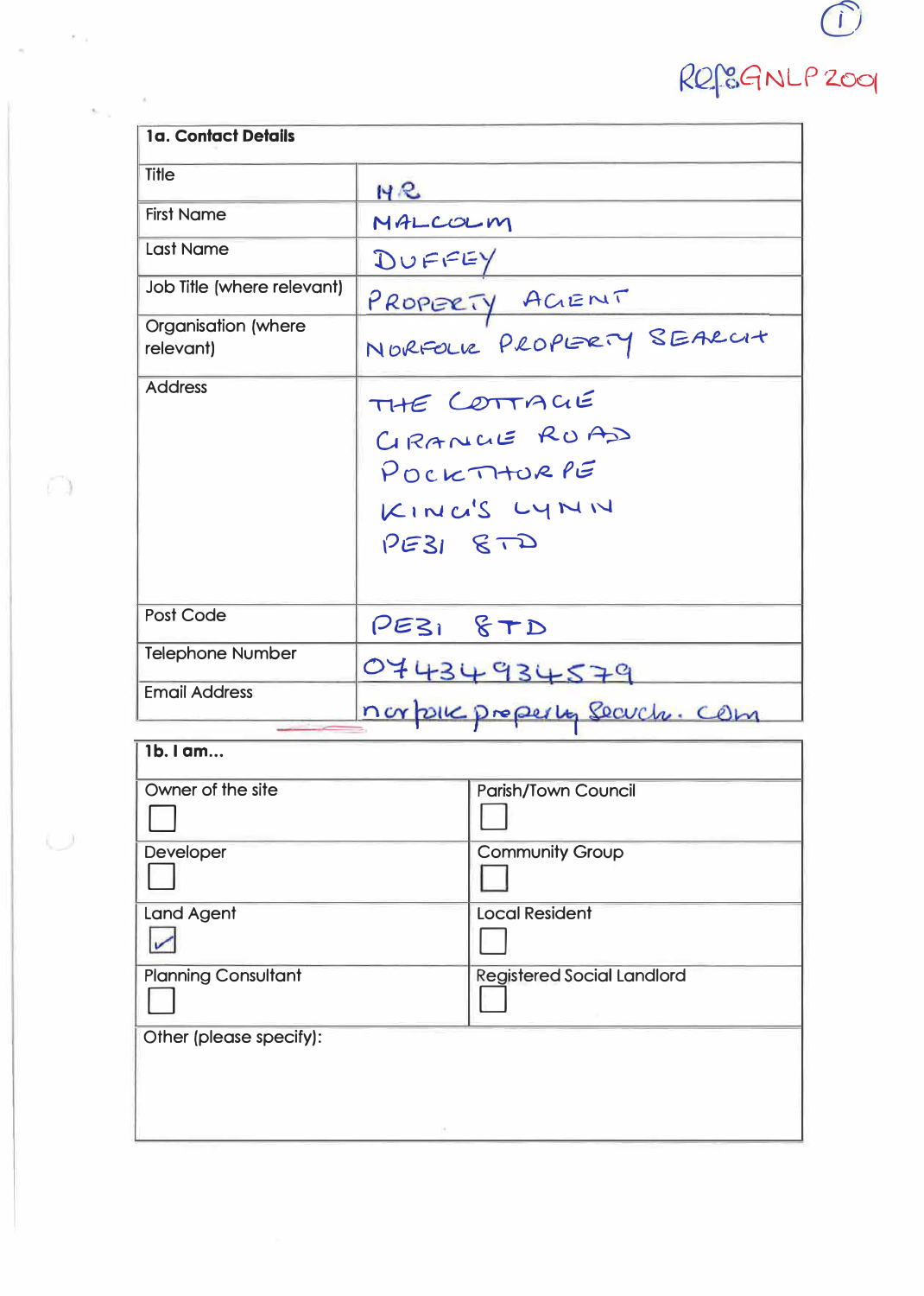|                                         | 1c. Client/Landowner Details (if different from question 1a) |
|-----------------------------------------|--------------------------------------------------------------|
| Title                                   | Mer MRS                                                      |
| <b>First Name</b>                       | JUDITH FBERNARD                                              |
| <b>Last Name</b>                        | MULLER MILLER                                                |
| Job Title (where relevant)              |                                                              |
| <b>Organisation</b> (where<br>relevant) |                                                              |
| <b>Address</b>                          |                                                              |
|                                         |                                                              |
|                                         |                                                              |
|                                         |                                                              |
|                                         |                                                              |
|                                         |                                                              |
| Post Code                               |                                                              |
| <b>Telephone Number</b>                 |                                                              |
| <b>Email Address</b>                    |                                                              |

 $\ddot{\phantom{0}}$ 

 $\cup$ 

 $\sim$ 

 $\bar{z}$ 

| 2. Site Details                                                                                                                                                    |                                              |
|--------------------------------------------------------------------------------------------------------------------------------------------------------------------|----------------------------------------------|
| Site location / address and post<br>code                                                                                                                           | AS ABOVE                                     |
| (please include as an attachment<br>to this response form a location<br>plan of the site on an scaled OS<br>base with the boundaries of the<br>site clearly shown) | $AT + AC + BD$<br>WOUDLAND HATCHED IN<br>RED |
| Grid reference (if known)                                                                                                                                          | $-TC + 0326$ NW                              |
| Site area (hectares)                                                                                                                                               | 8 AURES STS 9.8 ha                           |

 $\lambda$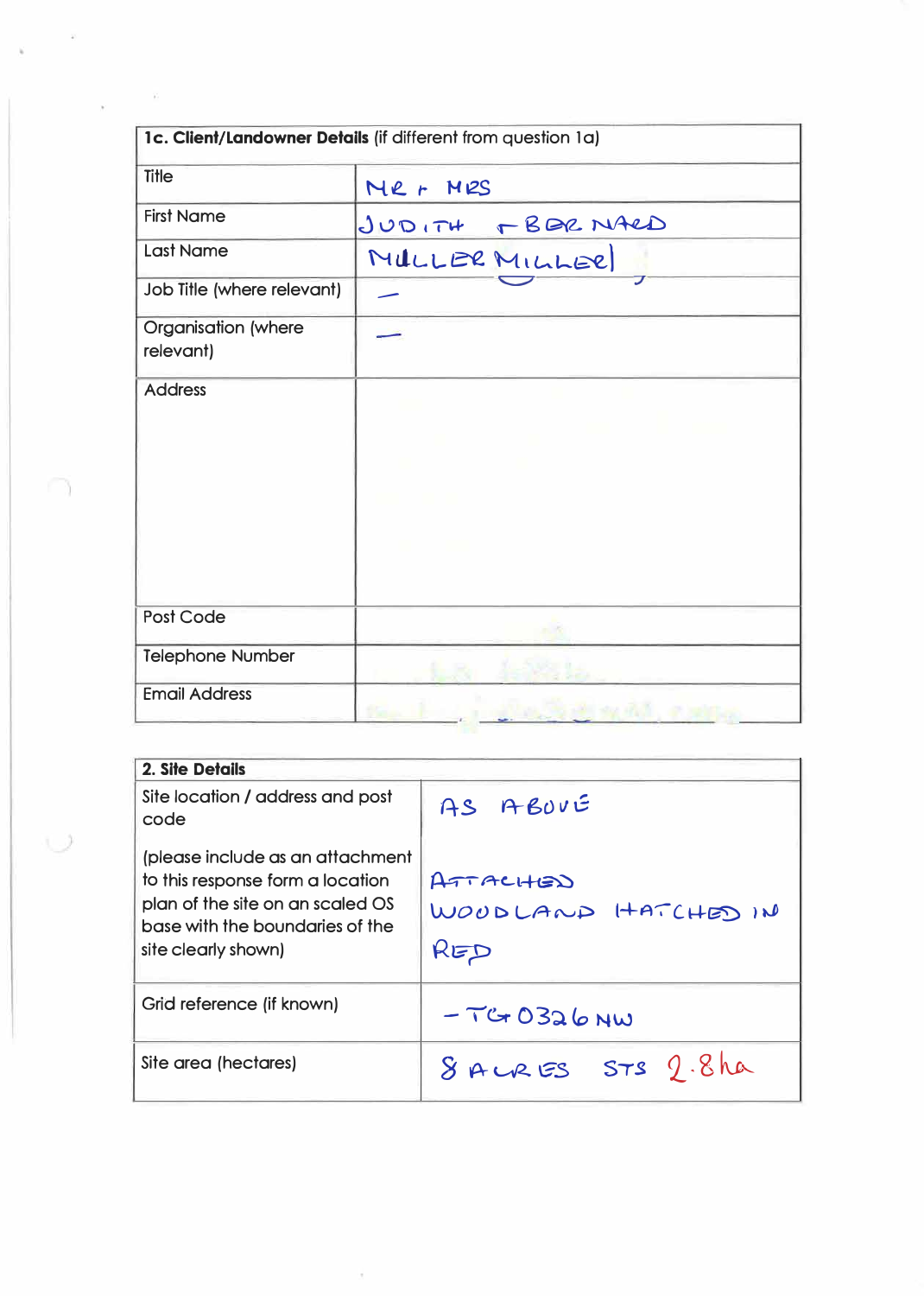| <b>Site Ownership</b>                            |                                                                                      |                 |                                                        |     |
|--------------------------------------------------|--------------------------------------------------------------------------------------|-----------------|--------------------------------------------------------|-----|
| 3a. I (or my client)                             |                                                                                      |                 |                                                        |     |
| Is the sole owner of the<br>site                 | Is a part owner of the site                                                          | site whatsoever | Do/Does not own (or hold<br>any legal interest in) the |     |
|                                                  |                                                                                      |                 |                                                        |     |
|                                                  | 3b. Please provide the name, address and contact details of the site's               |                 |                                                        |     |
|                                                  | landowner(s) and attach copies of all relevant title plans and deeds (if available). |                 |                                                        |     |
| $AS$ 1 $C$                                       |                                                                                      |                 |                                                        |     |
|                                                  |                                                                                      |                 |                                                        |     |
| 3c. If the site is in multiple                   | Yes                                                                                  |                 | <b>No</b>                                              |     |
| landownerships do all<br>landowners support your |                                                                                      |                 |                                                        |     |
| proposal for the site?                           |                                                                                      |                 |                                                        |     |
|                                                  | 3d. If you answered no to the above question please provide details of why not all   |                 |                                                        |     |
|                                                  |                                                                                      |                 |                                                        |     |
| <b>Current and Historic Land Uses</b>            |                                                                                      |                 |                                                        |     |
|                                                  | 4a. Current Land Use (Please describe the site's current land use e.g. agriculture,  |                 |                                                        |     |
| employment, unused/vacant etc.)                  |                                                                                      |                 |                                                        |     |
| PRIVATE                                          |                                                                                      |                 |                                                        |     |
| 4b. Has the site been previously                 |                                                                                      |                 | Yes                                                    | No. |
| developed?                                       |                                                                                      |                 |                                                        |     |
|                                                  |                                                                                      |                 |                                                        |     |

 $\bar{b}$ 

 $\bigcap$ 

 $\cup$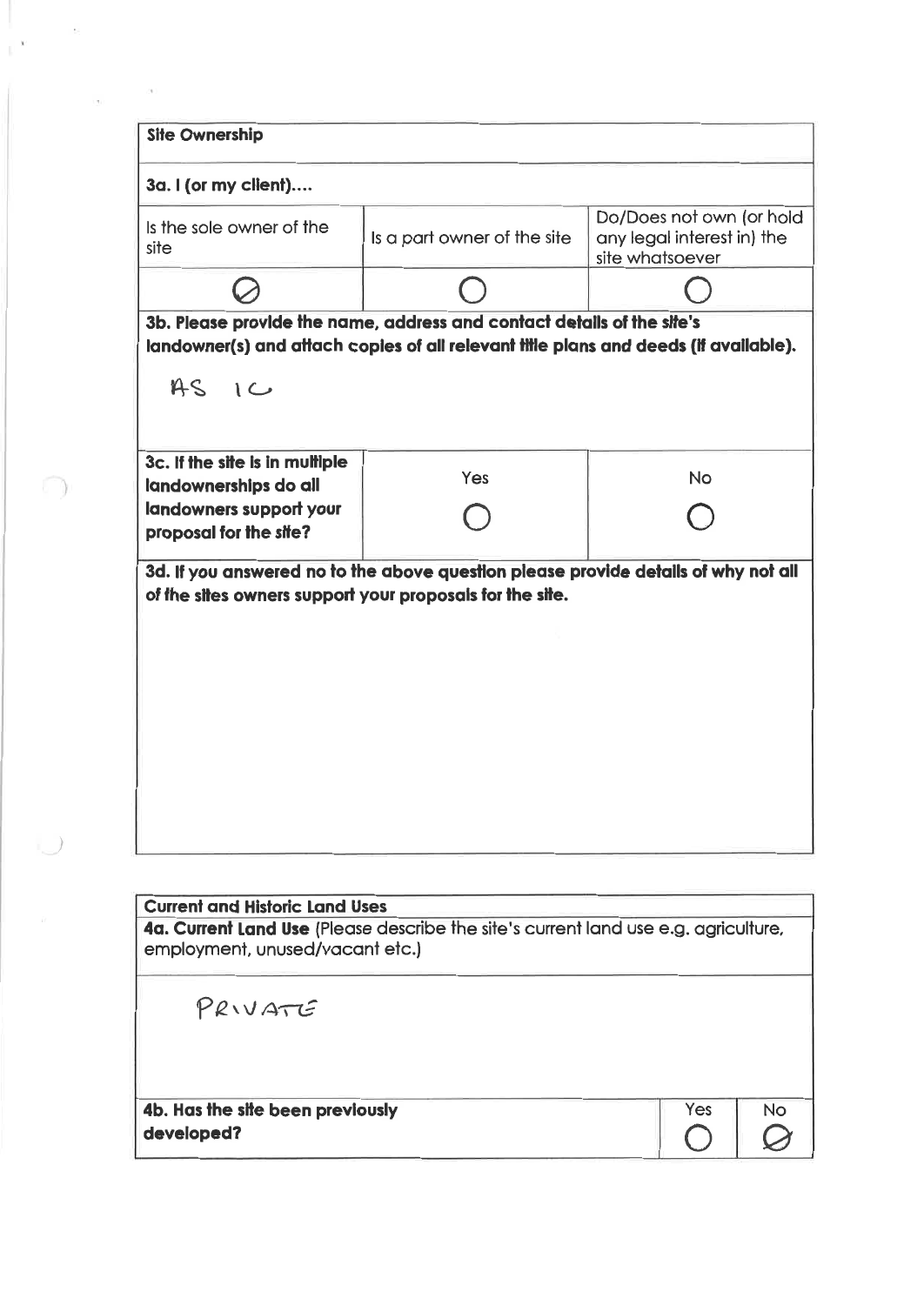4c. Describe any previous uses of the site. (please provide details of any relevant historic planning applications, including application numbers if known)

BUILDING PLOTS

## **Proposed Future Uses**

5a. Please provide a short description of the development or land use you proposed (if you are proposing a site to be designated as local green space please go directly to question 6)

### 5b. Which of the following use or uses are you proposing?

| <b>Market Housing</b>                                                                                                                              |  | <b>Business &amp; offices</b> |  | <b>Recreation &amp; Leisure</b> |  |  |
|----------------------------------------------------------------------------------------------------------------------------------------------------|--|-------------------------------|--|---------------------------------|--|--|
| <b>Affordable Housing</b>                                                                                                                          |  | General industrial            |  | <b>Community Use</b>            |  |  |
| <b>Residential Care Home</b>                                                                                                                       |  | Storage & distribution        |  | <b>Public Open Space</b>        |  |  |
| <b>Gypsy &amp; Traveller</b><br><b>Pitches</b>                                                                                                     |  | Tourism                       |  | <b>Other (Please Specify)</b>   |  |  |
| 5c. Please provide further details of your proposal, including details on number of<br>houses and proposed floorspace of commercial buildings etc. |  |                               |  |                                 |  |  |
|                                                                                                                                                    |  |                               |  |                                 |  |  |

 $S/6$ 

5d. Please describe any benefits to the Local Area that the development of the site could provide.

LOCAL HOUSING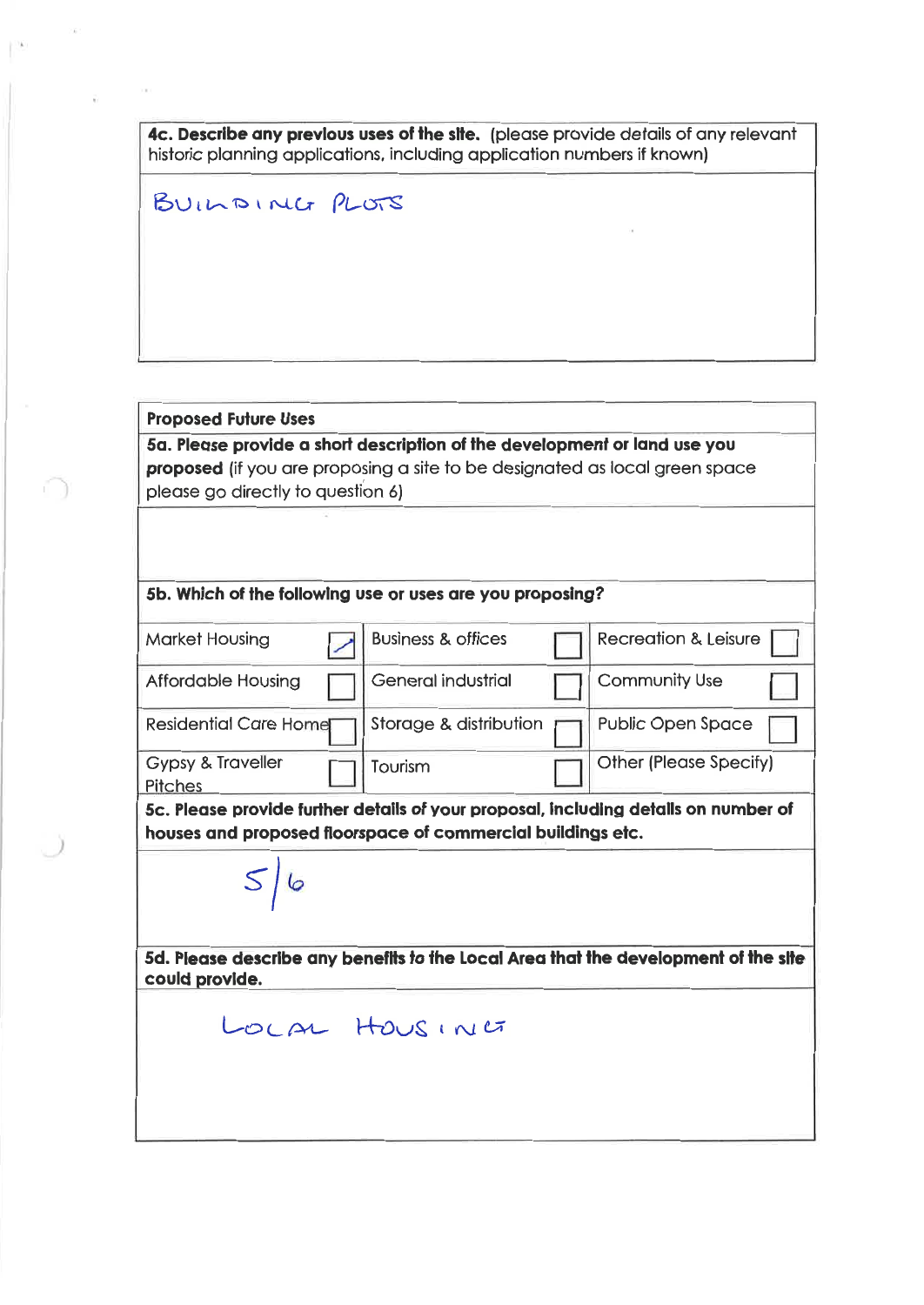#### **Local Green Space**

If you are proposed a site to be designated as Local Green Space please complete the following questions. These questions do not need to be completed if you are not proposing a site as Local Green Space. Please consult the guidance notes for an explanation of Local Green Space Designations.

6a. Which community would the site serve and how would the designation of the site benefit that community.

6b. Please describe why you consider the site to be of particular local significance e.g. recreational value, tranquillity or richness in wildlife.

#### **Site Features and Constraints**

Are there any features of the site or limitations that may constrain development on this site (please give details)?

7a. Site Access: Is there a current means of access to the site from the public highway, does this access need to be improved before development can take place and are there any public rights of way that cross or adjoin the site?

YES AND IMPROVED

7b. Topography: Are there any slopes or significant changes of in levels that could affect the development of the site?

#### NO

7c. Ground Conditions: Are ground conditions on the site stable? Are there potential ground contamination issues?

YES STABLE  $NO$   $|SSUES$ 

7d. Flood Risk: Is the site liable to river, ground water or surface water flooding and if so what is the nature, source and frequency of the flooding?

#### NO

7e. Legal Issues: Is there land in third party ownership, or access rights, which must be acquired to develop the site, do any restrictive covenants exist, are there any existing tenancies?

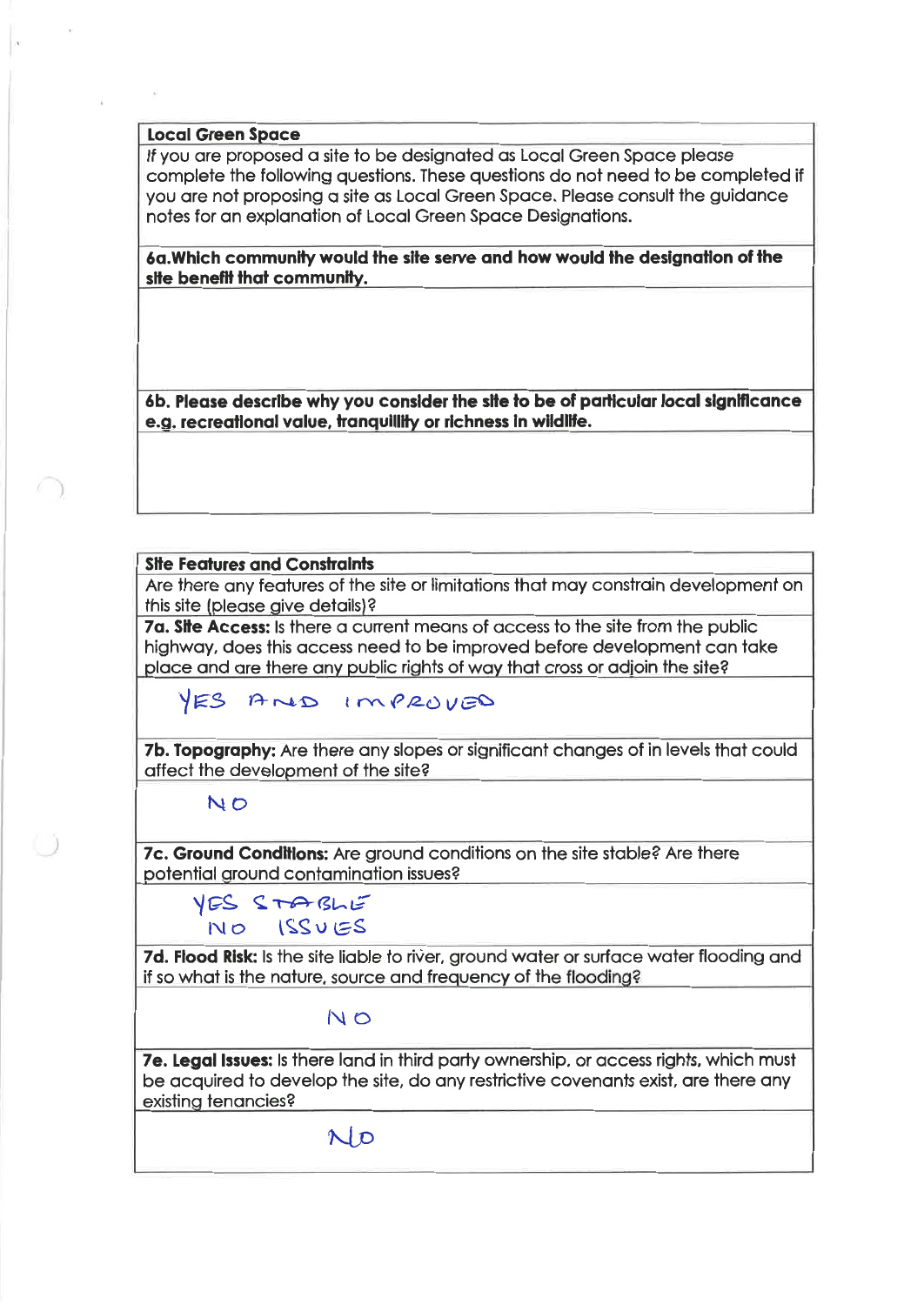7f. Environmental Issues: Is the site located next to a watercourse or mature woodland, are there any significant trees or hedgerows crossing or bordering the site are there any known features of ecological or geological importance on or adjacent to the site?

# VES

7g. Herltage Issues: Are there any listed buildings, Conservation Areas, Historic Parklands or Schedules Monuments on the site or nearby? If so, how might the site's development affect them?

 $NO$ 

7h. Neighbouring Uses: What are the neighbouring uses and will either the proposed use or neighbouring uses have any implications?

RESIDENTIAL, COMMERCIAL + FARMING

71. Existing uses and Buildings: are there any existing buildings or uses that need to be relocated before the site can be developed.

NO

7]. Other: (please specify):

| <b>Utilities</b>                                                                                                                                        |  |  |  |  |  |
|---------------------------------------------------------------------------------------------------------------------------------------------------------|--|--|--|--|--|
| 8a. Which of the following are likely to be readily available to service the site and<br>enable its development? Please provide details where possible. |  |  |  |  |  |
|                                                                                                                                                         |  |  |  |  |  |
| Maine water supply                                                                                                                                      |  |  |  |  |  |

| Mains water supply        |  |  |
|---------------------------|--|--|
| Mains sewerage            |  |  |
| <b>Electricity supply</b> |  |  |
| Gas supply                |  |  |
| Public highway            |  |  |
| <b>Broadband internet</b> |  |  |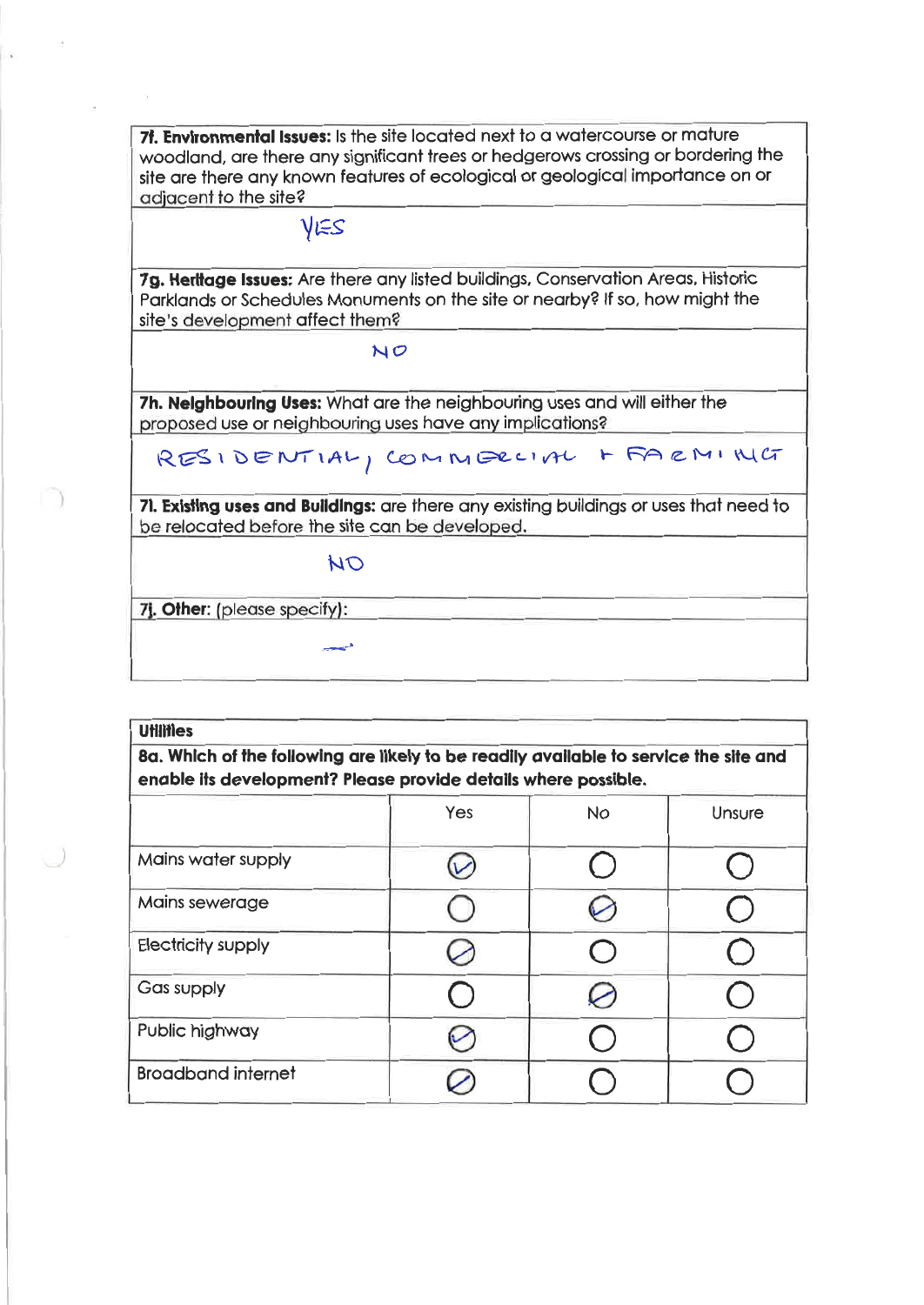Other (please specify):

8b. Please provide any further information on the utilities available on the site:

#### **Availability**

9a. Please indicate when the site could be made available for the land use or development proposed.

 $\oslash$ 

 $\frac{1}{2}$ 

Immediately

1 to 5 years (by April 2021)

5 - 10 years (between April 2021 and 2026)

10 - 15 years (between April 2026 and 2031)

15 - 20 years (between April 2031 and 2036)

9b. Please give reasons for the answer given above.

WE ARE NOW READY TO PROCEED.

#### **Market Interest**

10. Please choose the most appropriate category below to indicate what level of market interest there is/has been in the site. Please include relevant dates in the comments section.

|                                                 | Yes | Comments |
|-------------------------------------------------|-----|----------|
| Site is owned by a<br>developer/promoter        |     |          |
| Site is under option to a<br>developer/promoter |     |          |
| <b>Enquiries received</b>                       |     |          |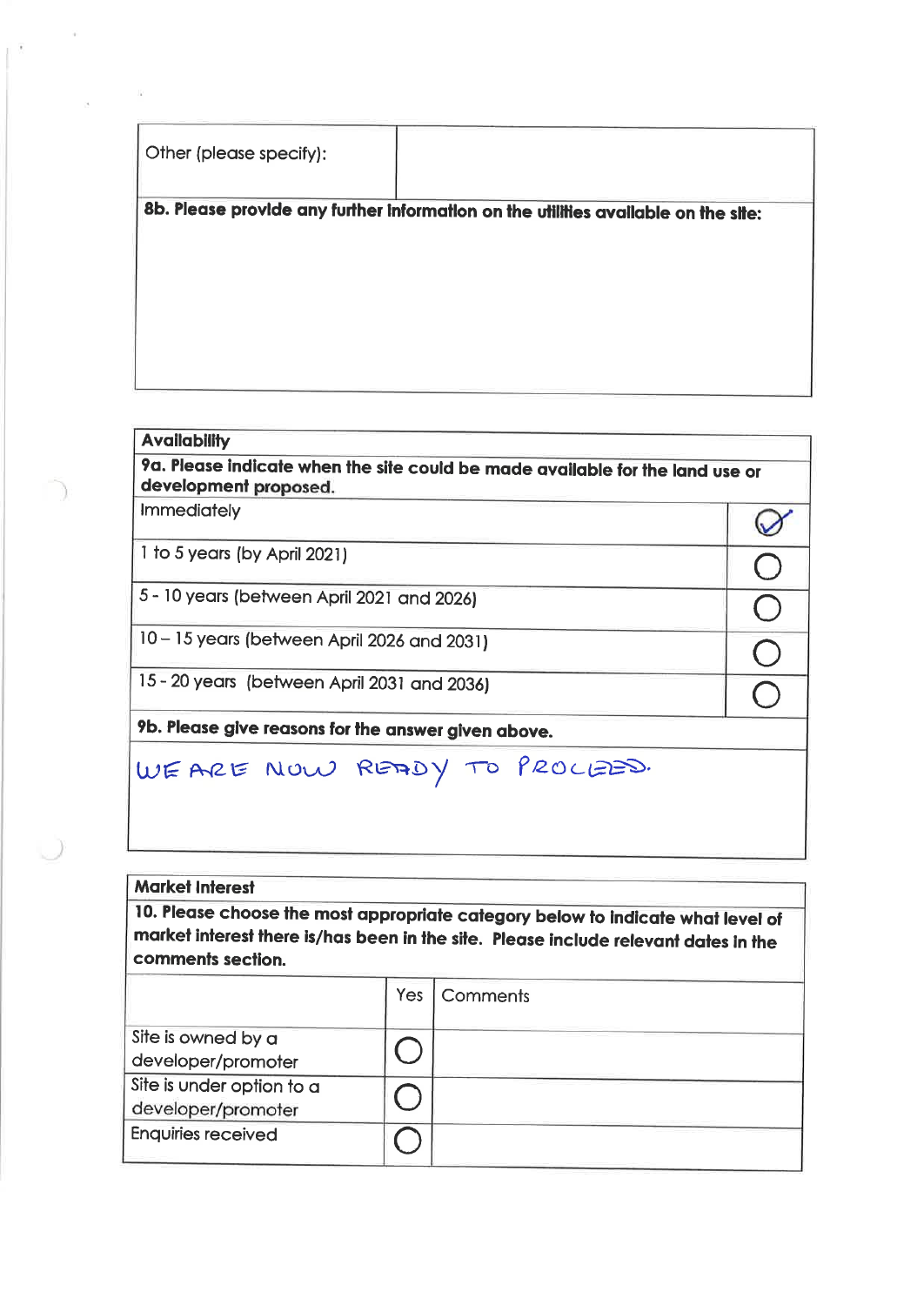| Site is being marketed | NOT AT THE MOMENT |
|------------------------|-------------------|
| <b>None</b>            |                   |
| Not known              |                   |

X

 $\bar{\phantom{a}}$ 

| <b>Delivery</b>                                                                                                  |  |  |  |  |  |
|------------------------------------------------------------------------------------------------------------------|--|--|--|--|--|
| 11a. Please indicate when you anticipate the proposed development could be<br>begun.                             |  |  |  |  |  |
| Up to 5 years (by April 2021)                                                                                    |  |  |  |  |  |
| 5 - 10 years (between April 2021 and 2026)                                                                       |  |  |  |  |  |
| 10 – 15 years (between April 2026 and 2031)                                                                      |  |  |  |  |  |
| 15 - 20 years (between April 2031 and 2036)                                                                      |  |  |  |  |  |
| 11b. Once started, how many years do you think it would take to complete the<br>proposed development (if known)? |  |  |  |  |  |
| START IMMEDIATELY AND UP TO 2                                                                                    |  |  |  |  |  |
|                                                                                                                  |  |  |  |  |  |
|                                                                                                                  |  |  |  |  |  |

| <b>Viability</b>                                                                                                                                                                                                                                                                                                                                                                                                                              |     |           |        |  |  |
|-----------------------------------------------------------------------------------------------------------------------------------------------------------------------------------------------------------------------------------------------------------------------------------------------------------------------------------------------------------------------------------------------------------------------------------------------|-----|-----------|--------|--|--|
| 12a. You acknowledge that there are likely to be policy requirements<br>and Community Infrastructure Levy (CIL) costs to be met which will be in<br>addition to the other development costs of the site (depending on the<br>type and scale of land use proposed). These requirements are likely to<br>Include but are not limited to: Affordable Housing; Sports Pitches &<br><b>Children's Play Space and Community Infrastructure Levy</b> |     |           |        |  |  |
|                                                                                                                                                                                                                                                                                                                                                                                                                                               | Yes | <b>No</b> | Unsure |  |  |
| 12b. Do you know if there are there any abnormal<br>costs that could affect the viability of the site e.g.<br>infrastructure, demolition or ground conditions?                                                                                                                                                                                                                                                                                |     |           |        |  |  |
| 12c. If there are abnormal costs associated with the site please provide details:                                                                                                                                                                                                                                                                                                                                                             |     |           |        |  |  |
| 12d. Do you consider that the site is currently viable<br>for its proposed use taking into account any and all<br>current planning policy and CIL considerations and<br>other abnormal development costs associated with<br>the site?                                                                                                                                                                                                         |     |           |        |  |  |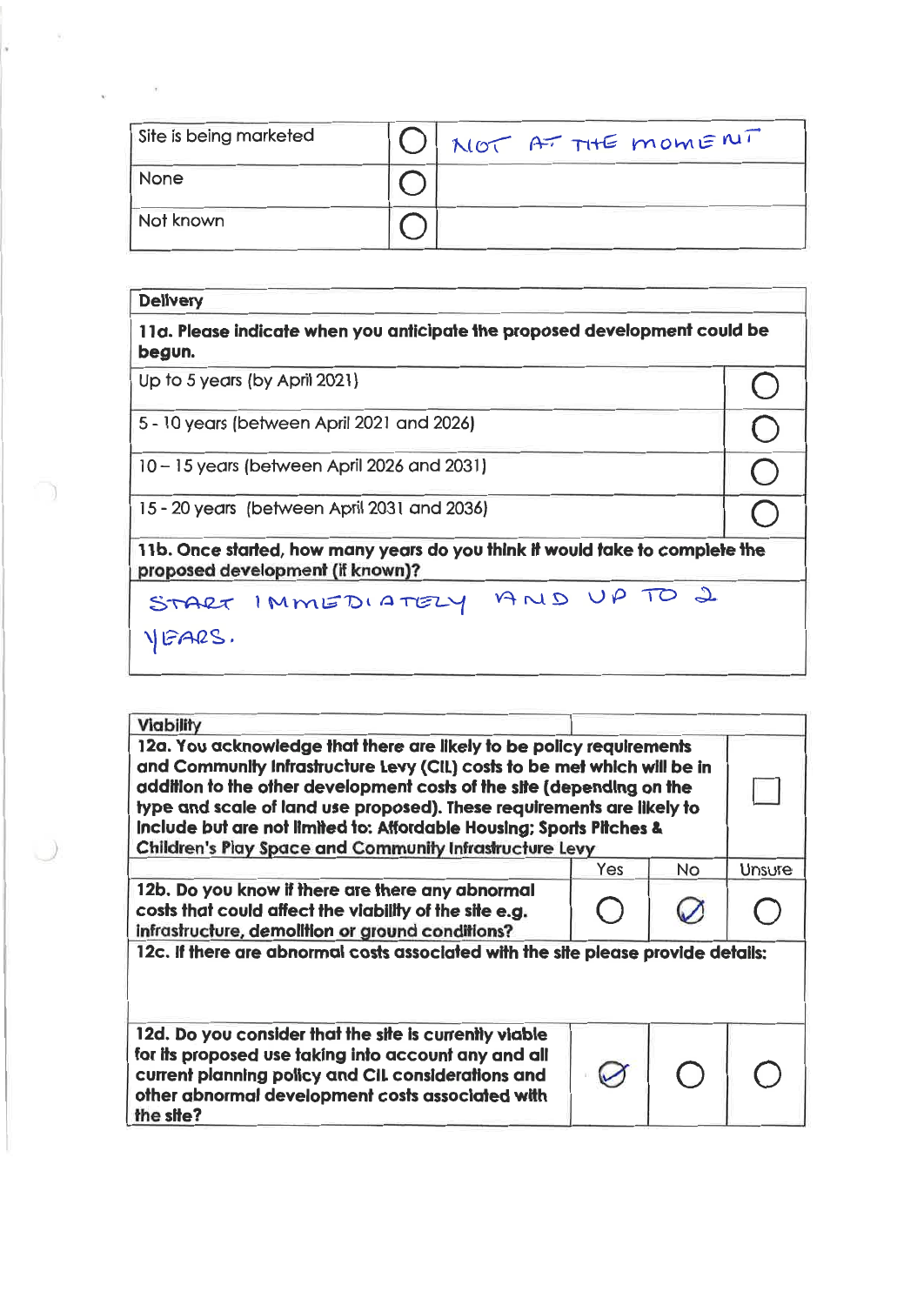12e. Please attach any viability assessment or development appraisal you have undertaken for the site, or any other evidence you consider helps demonstrate the viability of the site.

**Other Relevant Information** 

13. Please use the space below to for additional information or further explanations on any of the topics covered in this form